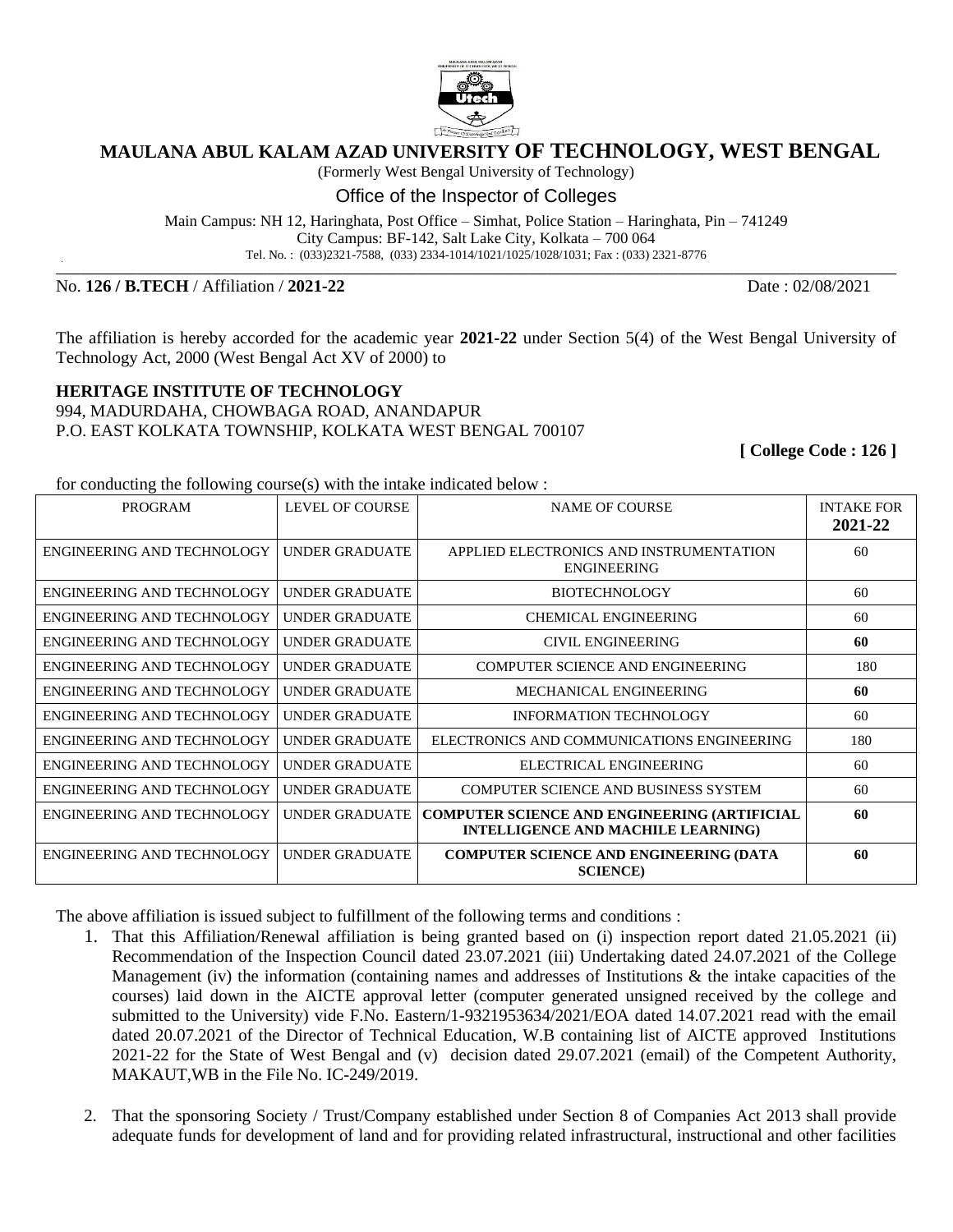

as per norms and standards laid down by the MAKAUT,WB and AICTE from time to time and for meeting recurring expenditure.

- 3. That the admission and conduct of courses shall be made in accordance with the regulations notified by the State Govt., MAKAUT,WB and AICTE from time to time.
- 4. That the curriculum of the course, the procedure for evaluation/assessment of students and infrastructure in the classes, laboratories & library shall be in accordance with the norms prescribed by the MAKAUT,WB and AICTE.
- 5. That the Institution shall not allow closure of the Institution or discontinuation of the course(s) or start any new course(s) of after intake capacity of seats without the prior approval of the MAKAUT,WB and AICTE.
- 6. That no excess admission shall be made by the Institution over and above the approval intake under any circumstances. In case any excess admission is reported to / founded by the MAKAUT,WB, appropriate penal action including withdrawal of affiliation shall be initiated against the Institution.
- 7. That the Institution shall not conduct any course(s) in the field of technical education in the same premises / campus and / or in the name of the Institution without prior permission / approval of MAKAUT,WB and AICTE. In case any violation is reported to / founded by the MAKAUT, WB, appropriate penal action including withdrawal of affiliation shall be initiated against the Institution.
- 8. That the Institution shall not conduct any non-technical course(s) in the same premises / campus under any circumstances. In case any violation is found by the MAKAUT,WB, appropriate penal action including withdrawal of affiliation shall be initiated against the Institution.
- 9. That the Institution shall operate only from the approved location, and that the Institution shall not open any off campus study centres / extension centres directly or in collaboration with any other Institution / University / Organisation for the purpose of imparting technical education without obtaining prior approval from the MAKAUT,WB and AICTE.
- 10. That the accounts of the Institution shall be audited annually by a certified Chartered Accountant and shall be open for inspection by the MAKAUT,WB.
- 11. That the Institution shall furnish requisite returns & reports as desired by MAKAUT,WB in order to ensure proper maintenance of administrative & academic standards
- 12. That the Director / Principal and the teaching staff, Technical Assistants and other staff shall be selected according to procedures, qualifications and experience prescribed by the MAKAUT,WB / AICTE / UGC from time to time and pay scales and other allowances & benefits shall be as per the norms prescribed by the Govt. of W.B. / UGC / AICTE from time to time.
- 13. That if the Institution fails to disclose the information or suppress and/or misrepresent the information, appropriate action could be initiated including withdrawal of MAKAUT,WB affiliation.
- 14. MAKAUT,WB may carry out random inspections round the year for verifying the status of the Institutions to ensure maintenance of norms and standards prescribed by MAKAUT,WB/AICTE. Deficiencies / Shortcomings if any (in respect of built-up area requirement, instructional area requirement, laboratories requirement, computer requirement, library requirement, full-time faculty members requirement and other desirable requirements etc. in accordance with the AICTE / MAKAUT,WB norms) as were/will be pointed out shall have to be removed within a reasonable time to be prescribed by MAKAUT,WB failing which penal action including withdrawal of affiliation shall be initiated against the Institution.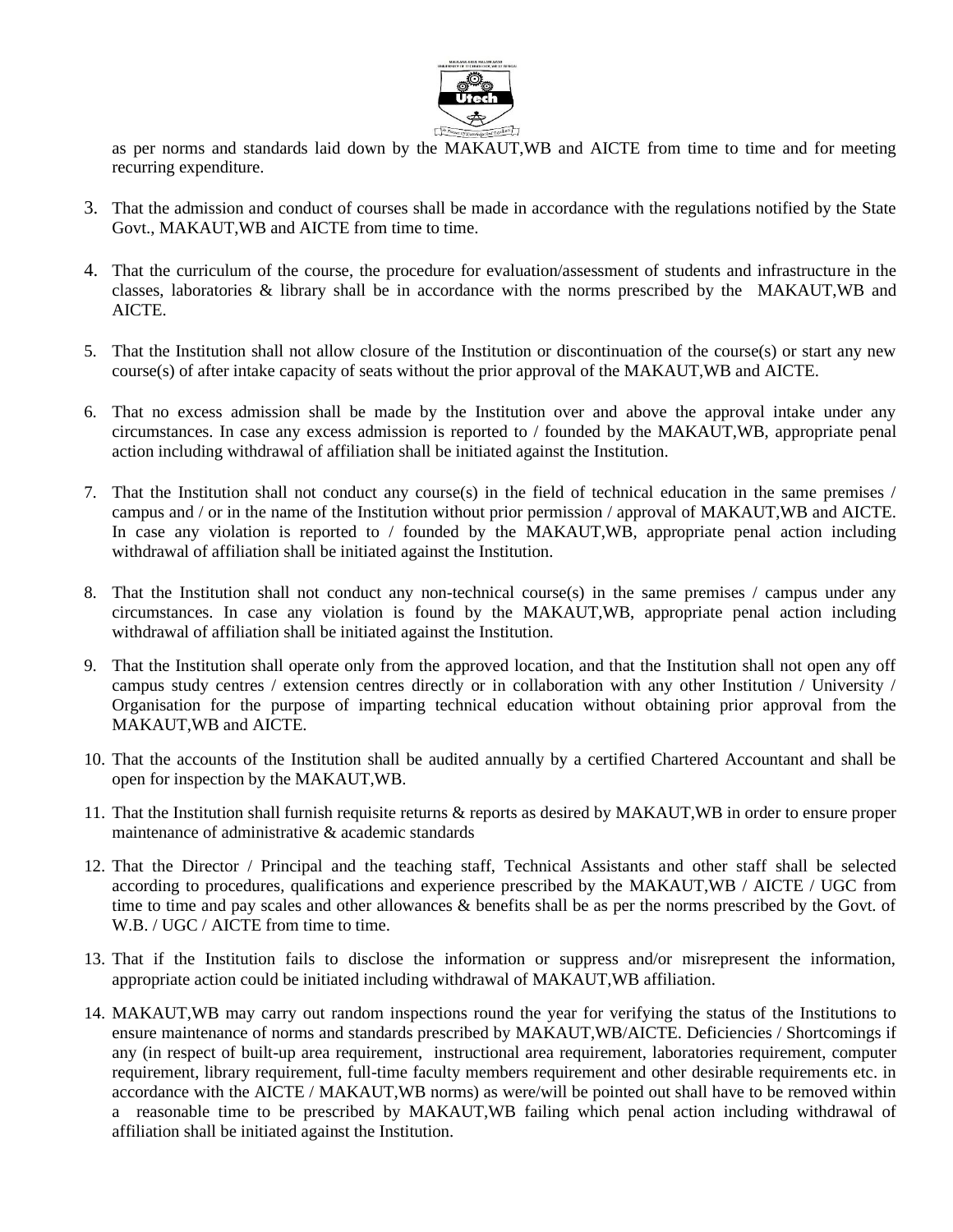

- 15. That the MAKAUT,WB may also conduct inspections with or without notifying the dates to verify specific complaints of mis-representation, violation of norms and standards, mal-practices etc. Adverse findings will lead appropriate penal action including withdrawal of affiliation.
- 16. The Institute shall take appropriate measures for prevention of ragging in any form, in the light of directions of Supreme Court of India in Writ Petition No. © 656/1998 and norms as stipulated by the UGC **& AICTE**.
- 17. The Institution shall remain bound by the norms, rules and regulations formulated by the University in respect of the conditions of affiliation, course & fee structure, syllabi content and academic regulations governing the conduct of the course(s) and shall pay fees / charges to be fixed by the University in respect of inspection, affiliation, registration of students, examination fees, etc. including any subsequent changes therein introduced by the University from time to time.

In the event of closure of the institution, the Organizing Society / Trust will not close Institution till the last batch of students admitted in the academic programmes complete the total duration of their respective academic programmes (i.e. 2 years, 3 years, 4 years etc. as the case may be).

18. The University will have no financial liability whatsoever for conducting the course(s).

Any infringement / contravention / non-compliance of the conditions mentioned above lead to withdrawal of affiliation. All liabilities arising out of such withdrawal would solely rest upon to that of organizing Trust / Society. After completion of the academic year **(2021 – 2022)**, the Institute will seek renewal of affiliation course-wise for the year **(2022 – 2023)**.

Checked & Verified

 $s.$  Saha **( Sujit Kumar Saha )**

**Inspector of Colleges**

Copy forwarded for information and necessary action to :

- 1. The Principal / Director,
	- **HERITAGE INSTITUTE OF TECHNOLOGY** 994, MADURDAHA, CHOWBAGA ROAD, ANANDAPUR P.O. EAST KOLKATA TOWNSHIP, KOLKATA WEST BENGAL 700107
	- 2. The Chairman, West Bengal Joint Entrance Examinations Board, AQ 13/1, Sector V, Salt Lake, Kol 91.
	- 3. The Principal Secretary to the Govt. of West Bengal, Higher Education Dept., Bikash Bhavan, Salt Lake, Kolkata – 700 091.
	- 4. The Regional Officer, Eastern Regional Office, AICTE, Block LB, Sector III, Salt Lake, Kolkata 98.
	- 5. The Vice Chancellor's Unit.
	- 6. The Registrar's Unit.
	- 7. The Controller of Examinations' Unit.
	- 8. The Finance Officer's Unit.
	- 9. The Inspector of Colleges' Unit.
	- 10. GENERAL Guard File.
	- 11. AFFILIATION GUARD FILE.
	- 12. College File.